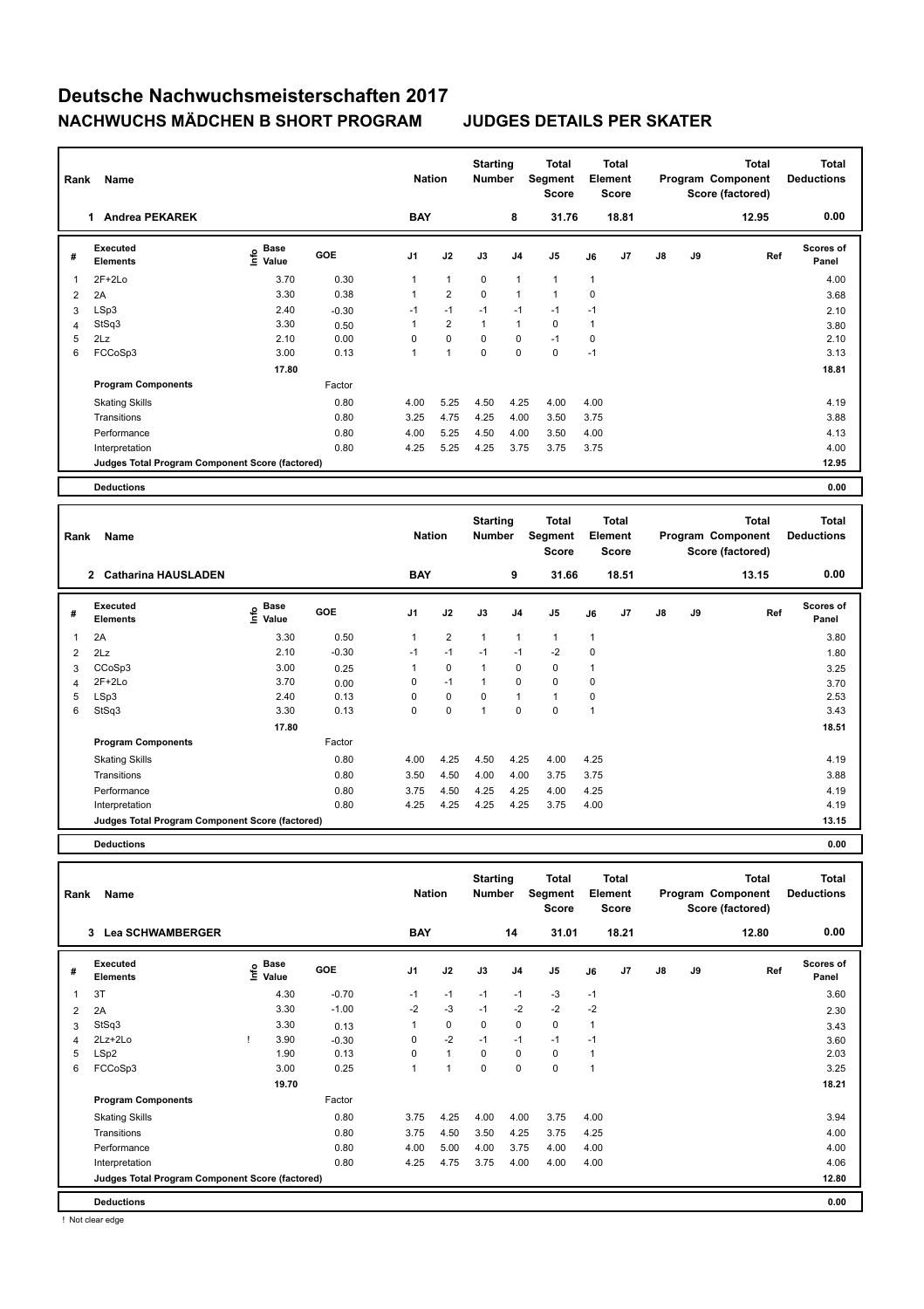| Rank | <b>Name</b><br>4 Maelle OBERLÄNDER              |                                  |            |                | <b>Nation</b> | <b>Starting</b><br>Number |                | <b>Total</b><br>Segment<br>Score | Element      | <b>Total</b><br><b>Score</b> |               |    | <b>Total</b><br>Program Component<br>Score (factored) | <b>Total</b><br><b>Deductions</b> |
|------|-------------------------------------------------|----------------------------------|------------|----------------|---------------|---------------------------|----------------|----------------------------------|--------------|------------------------------|---------------|----|-------------------------------------------------------|-----------------------------------|
|      |                                                 |                                  |            | <b>BER</b>     |               |                           | 11             | 30.83                            |              | 17.98                        |               |    | 12.85                                                 | 0.00                              |
| #    | Executed<br><b>Elements</b>                     | <b>Base</b><br>e Base<br>E Value | <b>GOE</b> | J <sub>1</sub> | J2            | J3                        | J4             | J <sub>5</sub>                   | J6           | J7                           | $\mathsf{J}8$ | J9 | Ref                                                   | <b>Scores of</b><br>Panel         |
| 1    | 2A                                              | 3.30                             | $-1.50$    | $-3$           | $-3$          | $-3$                      | $-3$           | $-3$                             | $-3$         |                              |               |    |                                                       | 1.80                              |
| 2    | $3S+2T$                                         | 5.70                             | 0.00       | $\mathbf 0$    | $\mathbf{1}$  | $\mathbf 0$               | 0              | $\mathbf 0$                      | $\mathbf 0$  |                              |               |    |                                                       | 5.70                              |
| 3    | LSp3                                            | 2.40                             | 0.13       | 0              | $\mathbf 0$   | 0                         | $\overline{1}$ | $\mathbf{1}$                     | 0            |                              |               |    |                                                       | 2.53                              |
| 4    | StSq2                                           | 2.60                             | 0.25       | 0              | $\mathbf{1}$  | $\overline{1}$            | 0              | $\mathbf 0$                      | $\mathbf 1$  |                              |               |    |                                                       | 2.85                              |
| 5    | 2Lz                                             | 2.10                             | 0.00       | 0              | $\mathbf 0$   | $\mathbf 0$               | $\mathbf 0$    | $\mathbf 0$                      | $\mathbf{1}$ |                              |               |    |                                                       | 2.10                              |
| 6    | CCoSp3                                          | 3.00                             | 0.00       | 0              | $\mathbf 0$   | $\Omega$                  | $\mathbf 0$    | $\mathbf 0$                      | $\mathbf 0$  |                              |               |    |                                                       | 3.00                              |
|      |                                                 | 19.10                            |            |                |               |                           |                |                                  |              |                              |               |    |                                                       | 17.98                             |
|      | <b>Program Components</b>                       |                                  | Factor     |                |               |                           |                |                                  |              |                              |               |    |                                                       |                                   |
|      | <b>Skating Skills</b>                           |                                  | 0.80       | 3.75           | 4.50          | 4.25                      | 3.75           | 3.75                             | 4.25         |                              |               |    |                                                       | 4.00                              |
|      | Transitions                                     |                                  | 0.80       | 3.50           | 4.75          | 4.00                      | 3.75           | 3.75                             | 3.75         |                              |               |    |                                                       | 3.81                              |
|      | Performance                                     |                                  | 0.80       | 4.00           | 5.25          | 4.50                      | 4.00           | 3.75                             | 4.00         |                              |               |    |                                                       | 4.13                              |
|      | Interpretation                                  |                                  | 0.80       | 4.25           | 5.25          | 4.50                      | 3.75           | 3.50                             | 4.00         |                              |               |    |                                                       | 4.13                              |
|      | Judges Total Program Component Score (factored) |                                  |            |                |               |                           |                |                                  |              |                              |               |    |                                                       | 12.85                             |
|      | <b>Deductions</b>                               |                                  |            |                |               |                           |                |                                  |              |                              |               |    |                                                       | 0.00                              |

| Rank | Name                                            |                           | <b>Nation</b> |      | <b>Starting</b><br>Number |                | <b>Total</b><br>Segment<br><b>Score</b> |                | Total<br>Element<br><b>Score</b> |                |               | <b>Total</b><br>Program Component<br>Score (factored) | <b>Total</b><br><b>Deductions</b> |                           |
|------|-------------------------------------------------|---------------------------|---------------|------|---------------------------|----------------|-----------------------------------------|----------------|----------------------------------|----------------|---------------|-------------------------------------------------------|-----------------------------------|---------------------------|
|      | <b>Carolin HEß</b><br>5                         |                           |               | B-W  |                           |                | 5                                       | 30.77          |                                  | 17.72          |               |                                                       | 13.05                             | 0.00                      |
| #    | Executed<br><b>Elements</b>                     | Base<br>e Base<br>E Value | <b>GOE</b>    | J1   | J2                        | J3             | J <sub>4</sub>                          | J <sub>5</sub> | J6                               | J <sub>7</sub> | $\mathsf{J}8$ | J9                                                    | Ref                               | <b>Scores of</b><br>Panel |
| 1    | $2F+2T$                                         | 3.20                      | 0.15          | 0    | $\mathbf 0$               | $\mathbf{1}$   | 0                                       | $\mathbf{1}$   | 1                                |                |               |                                                       |                                   | 3.35                      |
| 2    | 2A                                              | 3.30                      | $-0.63$       | $-1$ | $-2$                      | $-1$           | $-1$                                    | $-2$           | $-1$                             |                |               |                                                       |                                   | 2.67                      |
| 3    | CCoSp3                                          | 3.00                      | 0.50          |      | $\mathbf{1}$              | $\mathbf 1$    |                                         | 1              | $\mathbf 1$                      |                |               |                                                       |                                   | 3.50                      |
| 4    | 2Lz                                             | 2.10                      | $-0.60$       | $-1$ | $-2$                      | $-3$           | $-2$                                    | $-2$           | $-2$                             |                |               |                                                       |                                   | 1.50                      |
| 5    | StSq3                                           | 3.30                      | 0.50          |      | $\overline{2}$            | 1              | $\Omega$                                | $\overline{1}$ | 1                                |                |               |                                                       |                                   | 3.80                      |
| 6    | LSp3                                            | 2.40                      | 0.50          | 0    | $\mathbf{1}$              | $\overline{1}$ | 1                                       | 1              | -1                               |                |               |                                                       |                                   | 2.90                      |
|      |                                                 | 17.30                     |               |      |                           |                |                                         |                |                                  |                |               |                                                       |                                   | 17.72                     |
|      | <b>Program Components</b>                       |                           | Factor        |      |                           |                |                                         |                |                                  |                |               |                                                       |                                   |                           |
|      | <b>Skating Skills</b>                           |                           | 0.80          | 3.75 | 5.00                      | 4.50           | 4.25                                    | 4.00           | 4.25                             |                |               |                                                       |                                   | 4.25                      |
|      | Transitions                                     |                           | 0.80          | 3.50 | 4.50                      | 4.00           | 3.75                                    | 3.50           | 4.00                             |                |               |                                                       |                                   | 3.81                      |
|      | Performance                                     |                           | 0.80          | 4.25 | 4.25                      | 4.25           | 4.00                                    | 4.25           | 4.25                             |                |               |                                                       |                                   | 4.25                      |
|      | Interpretation                                  |                           | 0.80          | 4.00 | 4.75                      | 4.25           | 3.75                                    | 3.75           | 4.00                             |                |               |                                                       |                                   | 4.00                      |
|      | Judges Total Program Component Score (factored) |                           |               |      |                           |                |                                         |                |                                  |                |               |                                                       |                                   | 13.05                     |
|      |                                                 |                           |               |      |                           |                |                                         |                |                                  |                |               |                                                       |                                   |                           |

**Deductions 0.00**

| Rank | Name                                            |                                  |         | <b>Nation</b>  |                | <b>Starting</b><br><b>Number</b> |                | Total<br>Segment<br><b>Score</b> |             | <b>Total</b><br>Element<br><b>Score</b> |    |    | <b>Total</b><br>Program Component<br>Score (factored) | <b>Total</b><br><b>Deductions</b> |
|------|-------------------------------------------------|----------------------------------|---------|----------------|----------------|----------------------------------|----------------|----------------------------------|-------------|-----------------------------------------|----|----|-------------------------------------------------------|-----------------------------------|
|      | Sabrina WEIS<br>6                               |                                  |         | B-W            |                |                                  | 19             | 30.61                            |             | 17.86                                   |    |    | 12.75                                                 | 0.00                              |
| #    | <b>Executed</b><br><b>Elements</b>              | <b>Base</b><br>e Base<br>E Value | GOE     | J1             | J2             | J3                               | J <sub>4</sub> | J <sub>5</sub>                   | J6          | J <sub>7</sub>                          | J8 | J9 | Ref                                                   | Scores of<br>Panel                |
| 1    | 2A                                              | 3.30                             | 0.38    | $\overline{1}$ | $\overline{2}$ | $\overline{1}$                   | $\mathbf 0$    | $\overline{1}$                   | $\mathbf 0$ |                                         |    |    |                                                       | 3.68                              |
| 2    | $2Lz+2Lo$                                       | 3.90                             | 0.38    | 2              | 3              | 1                                | $\mathbf{1}$   | $\overline{1}$                   |             |                                         |    |    |                                                       | 4.28                              |
| 3    | LSp3                                            | 2.40                             | $-0.15$ | $-1$           | $\mathbf 0$    | 0                                | 0              | $-1$                             | $-1$        |                                         |    |    |                                                       | 2.25                              |
| 4    | StSq2                                           | 2.60                             | 0.00    | 0              | $\mathbf{1}$   | $\mathbf 0$                      | $\mathbf 0$    | $\pmb{0}$                        | 0           |                                         |    |    |                                                       | 2.60                              |
| 5    | 2F                                              | 1.90                             | 0.15    | 0              | $\mathbf{1}$   | $\mathbf 0$                      | $\mathbf{1}$   | $\mathbf{1}$                     | 0           |                                         |    |    |                                                       | 2.05                              |
| 6    | CCoSp3                                          | 3.00                             | 0.00    | 0              | $\overline{1}$ | 0                                | 0              | $\pmb{0}$                        | 0           |                                         |    |    |                                                       | 3.00                              |
|      |                                                 | 17.10                            |         |                |                |                                  |                |                                  |             |                                         |    |    |                                                       | 17.86                             |
|      | <b>Program Components</b>                       |                                  | Factor  |                |                |                                  |                |                                  |             |                                         |    |    |                                                       |                                   |
|      | <b>Skating Skills</b>                           |                                  | 0.80    | 3.75           | 5.25           | 4.25                             | 4.25           | 4.00                             | 3.75        |                                         |    |    |                                                       | 4.06                              |
|      | Transitions                                     |                                  | 0.80    | 3.50           | 4.75           | 4.00                             | 4.00           | 3.75                             | 3.50        |                                         |    |    |                                                       | 3.81                              |
|      | Performance                                     |                                  | 0.80    | 4.50           | 5.50           | 4.00                             | 3.75           | 4.25                             | 3.50        |                                         |    |    |                                                       | 4.13                              |
|      | Interpretation                                  |                                  | 0.80    | 4.00           | 5.00           | 4.00                             | 3.75           | 4.00                             | 3.75        |                                         |    |    |                                                       | 3.94                              |
|      | Judges Total Program Component Score (factored) |                                  |         |                |                |                                  |                |                                  |             |                                         |    |    |                                                       | 12.75                             |
|      | <b>Deductions</b>                               |                                  |         |                |                |                                  |                |                                  |             |                                         |    |    |                                                       | 0.00                              |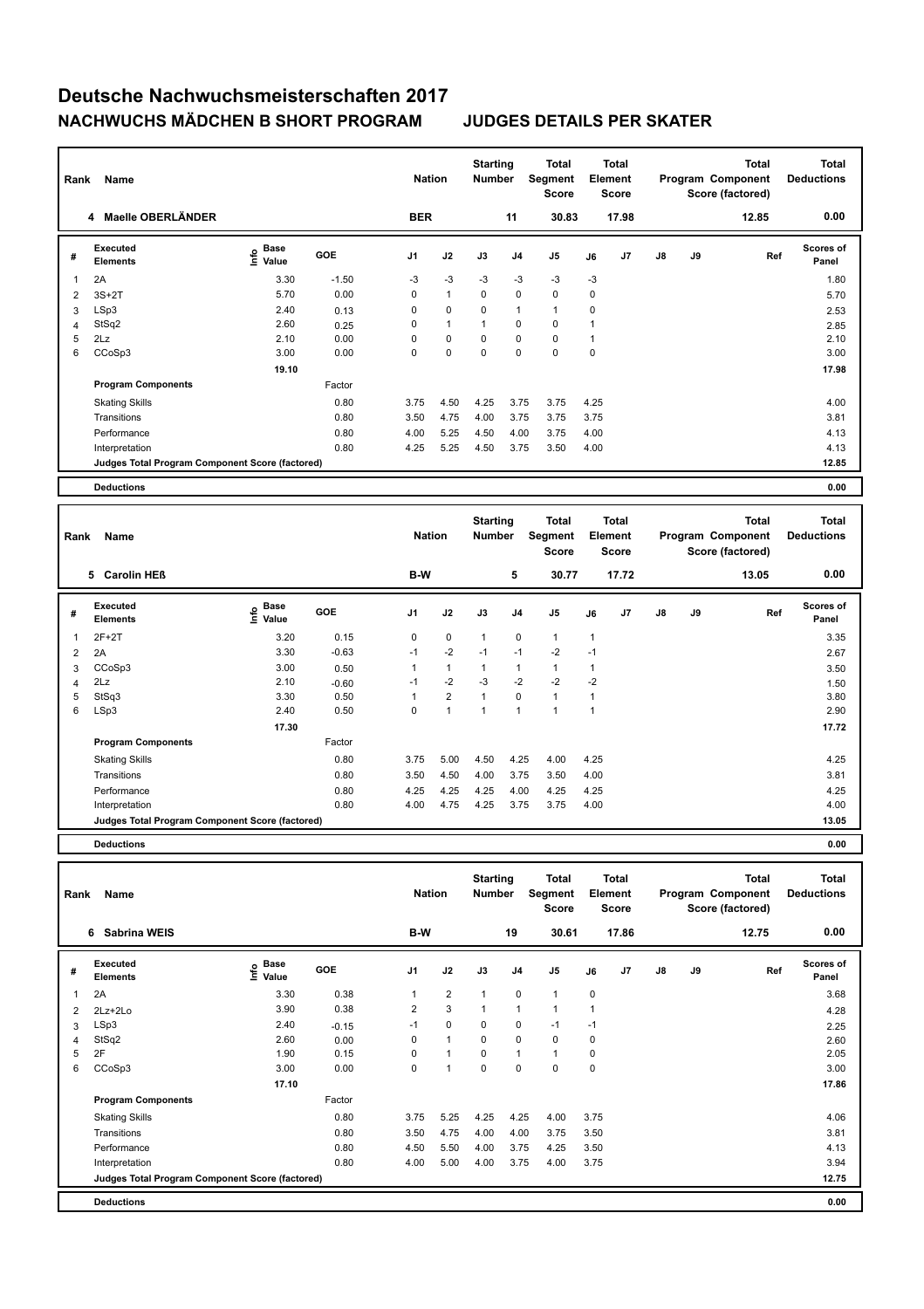|                         | Name<br>Rank<br>Linn JÖRGENSEN<br>$\overline{7}$ |         |                                             |            |                | <b>Nation</b>  | <b>Starting</b><br><b>Number</b> |                | Total<br>Segment<br><b>Score</b> | Element | <b>Total</b><br>Score |               |    | <b>Total</b><br>Program Component<br>Score (factored) | <b>Total</b><br><b>Deductions</b> |
|-------------------------|--------------------------------------------------|---------|---------------------------------------------|------------|----------------|----------------|----------------------------------|----------------|----------------------------------|---------|-----------------------|---------------|----|-------------------------------------------------------|-----------------------------------|
|                         |                                                  |         |                                             |            | <b>BAY</b>     |                |                                  | 13             | 30.38                            |         | 17.88                 |               |    | 13.00                                                 | 0.50                              |
| #                       | Executed<br><b>Elements</b>                      |         | <b>Base</b><br>e <sup>Base</sup><br>⊆ Value | <b>GOE</b> | J <sub>1</sub> | J2             | J3                               | J <sub>4</sub> | J <sub>5</sub>                   | J6      | J7                    | $\mathsf{J}8$ | J9 | Ref                                                   | <b>Scores of</b><br>Panel         |
| $\overline{\mathbf{1}}$ | 3T                                               |         | 4.30                                        | $-0.88$    | $-1$           | $-2$           | $-1$                             | $-1$           | $-3$                             | 0       |                       |               |    |                                                       | 3.42                              |
| 2                       | 2A                                               |         | 3.30                                        | 0.50       |                | $\mathbf{1}$   | 1                                | $\mathbf 0$    | $\mathbf{1}$                     | 1       |                       |               |    |                                                       | 3.80                              |
| 3                       | LSp3                                             |         | 2.40                                        | 0.38       | 0              | 1              | 1                                | $\mathbf 0$    | $\mathbf{1}$                     | 1       |                       |               |    |                                                       | 2.78                              |
| 4                       | $2F+2T2$                                         | $\prec$ | 2.80                                        | $-0.90$    | $-3$           | $-3$           | $-3$                             | $-3$           | $-3$                             | $-3$    |                       |               |    |                                                       | 1.90                              |
| 5                       | StSq2                                            |         | 2.60                                        | 0.25       |                | 1              | $\overline{1}$                   | $\mathbf 0$    | $\mathbf 0$                      | 0       |                       |               |    |                                                       | 2.85                              |
| 6                       | CCoSp3                                           |         | 3.00                                        | 0.13       | 0              | $\overline{1}$ | 0                                | 0              | $\mathbf 0$                      | 1       |                       |               |    |                                                       | 3.13                              |
|                         |                                                  |         | 18.40                                       |            |                |                |                                  |                |                                  |         |                       |               |    |                                                       | 17.88                             |
|                         | <b>Program Components</b>                        |         |                                             | Factor     |                |                |                                  |                |                                  |         |                       |               |    |                                                       |                                   |
|                         | <b>Skating Skills</b>                            |         |                                             | 0.80       | 4.25           | 4.75           | 4.25                             | 4.25           | 3.50                             | 4.25    |                       |               |    |                                                       | 4.25                              |
|                         | Transitions                                      |         |                                             | 0.80       | 4.00           | 5.00           | 4.00                             | 4.00           | 3.50                             | 3.75    |                       |               |    |                                                       | 3.94                              |
|                         | Performance                                      |         |                                             | 0.80       | 4.25           | 4.00           | 4.00                             | 4.00           | 3.75                             | 4.00    |                       |               |    |                                                       | 4.00                              |
|                         | Interpretation                                   |         |                                             | 0.80       | 4.00           | 5.00           | 4.25                             | 4.25           | 3.50                             | 3.75    |                       |               |    |                                                       | 4.06                              |
|                         | Judges Total Program Component Score (factored)  |         |                                             |            |                |                |                                  |                |                                  |         |                       |               |    |                                                       | 13.00                             |
|                         | <b>Deductions</b>                                |         | Falls:                                      | $-0.50$    |                |                |                                  |                |                                  |         |                       |               |    |                                                       | $-0.50$                           |

< Under-rotated jump

| Rank | <b>Name</b>                                     |                                           |            | <b>Nation</b>  |              | <b>Starting</b><br><b>Number</b> |                | Total<br>Segment<br><b>Score</b> |              | <b>Total</b><br>Element<br><b>Score</b> |               |    | <b>Total</b><br>Program Component<br>Score (factored) | <b>Total</b><br><b>Deductions</b> |
|------|-------------------------------------------------|-------------------------------------------|------------|----------------|--------------|----------------------------------|----------------|----------------------------------|--------------|-----------------------------------------|---------------|----|-------------------------------------------------------|-----------------------------------|
|      | <b>Anastasia BROTSMANN</b><br>8                 |                                           |            | B-W            |              |                                  | 15             | 29.23                            |              | 17.28                                   |               |    | 12.95                                                 | 1.00                              |
| #    | Executed<br><b>Elements</b>                     | $\frac{e}{E}$ Base<br>$\frac{e}{E}$ Value | <b>GOE</b> | J <sub>1</sub> | J2           | J3                               | J <sub>4</sub> | J <sub>5</sub>                   | J6           | J7                                      | $\mathsf{J}8$ | J9 | Ref                                                   | Scores of<br>Panel                |
| 1    | 2A                                              | 3.30                                      | 0.50       | 1              | $\mathbf{1}$ | 1                                | $\overline{1}$ | $\pmb{0}$                        | $\mathbf{1}$ |                                         |               |    |                                                       | 3.80                              |
| 2    | $2Lz+2T$                                        | 3.40                                      | 0.00       | 0              | $\mathbf{1}$ | 0                                | $\mathbf 0$    | $\mathbf 0$                      | 0            |                                         |               |    |                                                       | 3.40                              |
| 3    | StSq3                                           | 3.30                                      | 0.00       | 0              | $\mathbf 0$  | $\Omega$                         | $\mathbf{1}$   | $\mathbf 0$                      | $\mathbf 0$  |                                         |               |    |                                                       | 3.30                              |
| 4    | FCCoSp3                                         | 3.00                                      | 0.00       | 0              | $\mathbf 0$  | $\Omega$                         | $\mathbf 0$    | $\mathbf 0$                      | 0            |                                         |               |    |                                                       | 3.00                              |
| 5    | 2F                                              | 1.90                                      | $-0.15$    | $-1$           | $-1$         | $\Omega$                         | $\mathbf 0$    | $-1$                             | $\mathbf 0$  |                                         |               |    |                                                       | 1.75                              |
| 6    | LSp2                                            | 1.90                                      | 0.13       | $\Omega$       | $\mathbf 0$  | $\overline{1}$                   | 0              | 1                                | 0            |                                         |               |    |                                                       | 2.03                              |
|      |                                                 | 16.80                                     |            |                |              |                                  |                |                                  |              |                                         |               |    |                                                       | 17.28                             |
|      | <b>Program Components</b>                       |                                           | Factor     |                |              |                                  |                |                                  |              |                                         |               |    |                                                       |                                   |
|      | <b>Skating Skills</b>                           |                                           | 0.80       | 3.50           | 4.25         | 4.50                             | 4.50           | 3.75                             | 3.75         |                                         |               |    |                                                       | 4.06                              |
|      | Transitions                                     |                                           | 0.80       | 3.25           | 4.75         | 4.00                             | 4.00           | 3.75                             | 3.25         |                                         |               |    |                                                       | 3.75                              |
|      | Performance                                     |                                           | 0.80       | 4.00           | 5.00         | 4.25                             | 4.25           | 4.25                             | 3.75         |                                         |               |    |                                                       | 4.19                              |
|      | Interpretation                                  |                                           | 0.80       | 4.50           | 5.25         | 4.25                             | 4.00           | 4.00                             | 3.50         |                                         |               |    |                                                       | 4.19                              |
|      | Judges Total Program Component Score (factored) |                                           |            |                |              |                                  |                |                                  |              |                                         |               |    |                                                       | 12.95                             |
|      | <b>Deductions</b>                               | Costume failure:                          | $-1.00$    |                |              |                                  |                |                                  |              |                                         |               |    |                                                       | $-1.00$                           |

| Rank | Name                                            |         |                      |            | <b>Nation</b> |              | <b>Starting</b><br>Number |                | <b>Total</b><br>Segment<br><b>Score</b> |      | Total<br>Element<br>Score |               |    | <b>Total</b><br>Program Component<br>Score (factored) | <b>Total</b><br><b>Deductions</b> |
|------|-------------------------------------------------|---------|----------------------|------------|---------------|--------------|---------------------------|----------------|-----------------------------------------|------|---------------------------|---------------|----|-------------------------------------------------------|-----------------------------------|
|      | <b>Marina DELLA ROVERE</b><br>9                 |         |                      |            | <b>BAY</b>    |              |                           | $\mathbf{2}$   | 29.01                                   |      | 16.76                     |               |    | 12.25                                                 | 0.00                              |
| #    | <b>Executed</b><br><b>Elements</b>              | lnfo    | <b>Base</b><br>Value | <b>GOE</b> | J1            | J2           | J3                        | J <sub>4</sub> | J5                                      | J6   | J7                        | $\mathsf{J}8$ | J9 | Ref                                                   | Scores of<br>Panel                |
| 1    | $2Lz + 2Lo$                                     |         | 3.90                 | 0.08       | 1             | $\mathbf 0$  | $\mathbf{1}$              | 0              | $\mathbf 0$                             | $-1$ |                           |               |    |                                                       | 3.98                              |
| 2    | 2A<                                             | $\prec$ | 2.30                 | $-0.63$    | $-1$          | $-1$         | $-2$                      | $-2$           | $-1$                                    | $-1$ |                           |               |    |                                                       | 1.67                              |
| 3    | FCCoSp3                                         |         | 3.00                 | 0.13       | $\mathbf{1}$  | 0            | $\mathbf 0$               | 0              | 0                                       | 1    |                           |               |    |                                                       | 3.13                              |
| 4    | LSp3                                            |         | 2.40                 | 0.25       | $\mathbf 0$   | $\mathbf{1}$ | $\mathbf{1}$              | 1              | $\mathbf 0$                             | 0    |                           |               |    |                                                       | 2.65                              |
| 5    | StSq3                                           |         | 3.30                 | 0.13       | $\mathbf 0$   | $\mathbf{1}$ | $\mathbf 0$               | 0              | $\mathbf 0$                             |      |                           |               |    |                                                       | 3.43                              |
| 6    | 2F                                              |         | 1.90                 | 0.00       | $\Omega$      | $\mathbf 0$  | $\mathbf 0$               | 0              | $\mathbf 0$                             | 1    |                           |               |    |                                                       | 1.90                              |
|      |                                                 |         | 16.80                |            |               |              |                           |                |                                         |      |                           |               |    |                                                       | 16.76                             |
|      | <b>Program Components</b>                       |         |                      | Factor     |               |              |                           |                |                                         |      |                           |               |    |                                                       |                                   |
|      | <b>Skating Skills</b>                           |         |                      | 0.80       | 3.25          | 4.00         | 4.25                      | 3.75           | 3.75                                    | 3.75 |                           |               |    |                                                       | 3.81                              |
|      | Transitions                                     |         |                      | 0.80       | 3.75          | 4.25         | 4.00                      | 3.75           | 3.50                                    | 3.75 |                           |               |    |                                                       | 3.81                              |
|      | Performance                                     |         |                      | 0.80       | 4.00          | 4.25         | 4.00                      | 3.50           | 3.75                                    | 4.00 |                           |               |    |                                                       | 3.94                              |
|      | Interpretation                                  |         |                      | 0.80       | 3.75          | 4.25         | 4.00                      | 3.25           | 3.50                                    | 3.75 |                           |               |    |                                                       | 3.75                              |
|      | Judges Total Program Component Score (factored) |         |                      |            |               |              |                           |                |                                         |      |                           |               |    |                                                       | 12.25                             |
|      | <b>Deductions</b>                               |         |                      |            |               |              |                           |                |                                         |      |                           |               |    |                                                       | 0.00                              |

< Under-rotated jump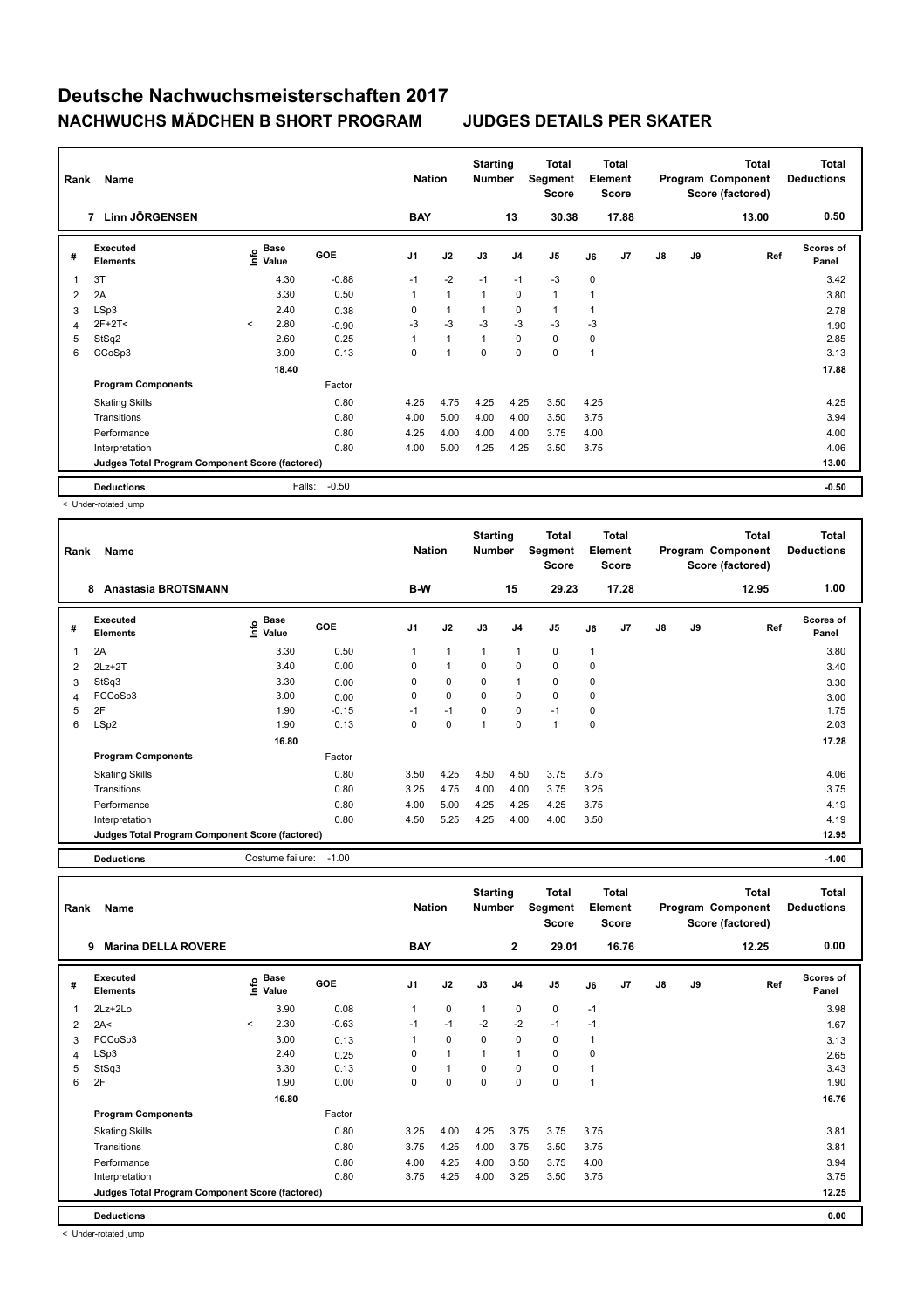| Rank | Name<br>Lisa OGE<br>10                          |  |                                             |            | <b>Nation</b>  |              | <b>Starting</b><br><b>Number</b> |                | <b>Total</b><br>Segment<br>Score |                | <b>Total</b><br>Element<br><b>Score</b> |               |    | <b>Total</b><br>Program Component<br>Score (factored) | <b>Total</b><br><b>Deductions</b> |
|------|-------------------------------------------------|--|---------------------------------------------|------------|----------------|--------------|----------------------------------|----------------|----------------------------------|----------------|-----------------------------------------|---------------|----|-------------------------------------------------------|-----------------------------------|
|      |                                                 |  |                                             |            | <b>BAY</b>     |              |                                  | 1              | 28.88                            |                | 16.93                                   |               |    | 11.95                                                 | 0.00                              |
| #    | <b>Executed</b><br><b>Elements</b>              |  | <b>Base</b><br>e <sup>Base</sup><br>⊆ Value | <b>GOE</b> | J <sub>1</sub> | J2           | J3                               | J <sub>4</sub> | J <sub>5</sub>                   | J6             | J7                                      | $\mathsf{J}8$ | J9 | Ref                                                   | <b>Scores of</b><br>Panel         |
| 1    | SSp3                                            |  | 2.10                                        | 0.50       | $\mathbf{1}$   | $\mathbf{1}$ | 1                                | $\mathbf{1}$   | $\mathbf{1}$                     | $\mathbf{1}$   |                                         |               |    |                                                       | 2.60                              |
| 2    | 2F                                              |  | 1.90                                        | 0.15       | $\mathbf{1}$   | $\mathbf 0$  | 0                                | 1              | $-1$                             | 1              |                                         |               |    |                                                       | 2.05                              |
| 3    | $2Lz+2T$                                        |  | 3.40                                        | $-0.15$    | 0              | $-1$         | $-1$                             | 0              | $-1$                             | 0              |                                         |               |    |                                                       | 3.25                              |
| 4    | 2A                                              |  | 3.30                                        | 0.00       | 0              | $-1$         | $\Omega$                         | 0              | $\mathbf 0$                      | 0              |                                         |               |    |                                                       | 3.30                              |
| 5    | FCCoSp3                                         |  | 3.00                                        | 0.13       | 0              | 0            | $\Omega$                         | $\overline{1}$ | 0                                | $\overline{1}$ |                                         |               |    |                                                       | 3.13                              |
| 6    | StSq2                                           |  | 2.60                                        | 0.00       | 0              | 1            | 0                                | 0              | $\mathbf 0$                      | 0              |                                         |               |    |                                                       | 2.60                              |
|      |                                                 |  | 16.30                                       |            |                |              |                                  |                |                                  |                |                                         |               |    |                                                       | 16.93                             |
|      | <b>Program Components</b>                       |  |                                             | Factor     |                |              |                                  |                |                                  |                |                                         |               |    |                                                       |                                   |
|      | <b>Skating Skills</b>                           |  |                                             | 0.80       | 3.75           | 4.00         | 4.00                             | 3.75           | 3.50                             | 4.25           |                                         |               |    |                                                       | 3.88                              |
|      | Transitions                                     |  |                                             | 0.80       | 3.50           | 3.75         | 3.75                             | 3.50           | 3.00                             | 3.75           |                                         |               |    |                                                       | 3.63                              |
|      | Performance                                     |  |                                             | 0.80       | 3.75           | 3.50         | 4.00                             | 3.75           | 3.75                             | 4.00           |                                         |               |    |                                                       | 3.81                              |
|      | Interpretation                                  |  |                                             | 0.80       | 3.75           | 4.00         | 3.75                             | 3.50           | 3.50                             | 3.50           |                                         |               |    |                                                       | 3.63                              |
|      | Judges Total Program Component Score (factored) |  |                                             |            |                |              |                                  |                |                                  |                |                                         |               |    |                                                       | 11.95                             |
|      | <b>Deductions</b>                               |  |                                             |            |                |              |                                  |                |                                  |                |                                         |               |    |                                                       | 0.00                              |

! Not clear edge

| Rank | Name                                            |                              |            | <b>Nation</b>        |                | <b>Starting</b><br>Number |                | Total<br>Segment<br><b>Score</b> |                | <b>Total</b><br>Element<br><b>Score</b> |    |    | <b>Total</b><br>Program Component<br>Score (factored) | <b>Total</b><br><b>Deductions</b> |
|------|-------------------------------------------------|------------------------------|------------|----------------------|----------------|---------------------------|----------------|----------------------------------|----------------|-----------------------------------------|----|----|-------------------------------------------------------|-----------------------------------|
|      | <b>Christine FLOHR</b><br>11                    |                              |            | <b>BER</b>           |                |                           | 3              | 28.59                            |                | 15.99                                   |    |    | 12.60                                                 | 0.00                              |
| #    | <b>Executed</b><br><b>Elements</b>              | <b>Base</b><br>lnfo<br>Value | <b>GOE</b> | J <sub>1</sub>       | J2             | J3                        | J <sub>4</sub> | J <sub>5</sub>                   | J6             | J <sub>7</sub>                          | J8 | J9 | Ref                                                   | Scores of<br>Panel                |
| 1    | 1A                                              | 1.10                         | 0.20       | $\overline{2}$       | $\mathbf{1}$   | $\overline{1}$            | $\overline{1}$ | $\mathbf{1}$                     | $\overline{1}$ |                                         |    |    |                                                       | 1.30                              |
| 2    | $2Lz+2T$                                        | 3.40                         | 0.00       | 0                    | $-1$           | 0                         | 0              | $\mathbf 0$                      | 0              |                                         |    |    |                                                       | 3.40                              |
| 3    | StSq3                                           | 3.30                         | 0.38       | 1                    | $\mathbf{1}$   | 0                         | $\overline{1}$ | $\mathbf{1}$                     | 0              |                                         |    |    |                                                       | 3.68                              |
| 4    | CCoSp3                                          | 3.00                         | 0.13       | $\blacktriangleleft$ | $\overline{2}$ | $\Omega$                  | 0              | $\mathbf 0$                      | 0              |                                         |    |    |                                                       | 3.13                              |
| 5    | 2F                                              | 1.90                         | 0.23       |                      | $\mathbf 0$    | $\overline{1}$            | $\overline{1}$ | 0                                |                |                                         |    |    |                                                       | 2.13                              |
| 6    | SSp3                                            | 2.10                         | 0.25       | 1                    | 1              | 0                         | -1             | $\mathbf 0$                      | 0              |                                         |    |    |                                                       | 2.35                              |
|      |                                                 | 14.80                        |            |                      |                |                           |                |                                  |                |                                         |    |    |                                                       | 15.99                             |
|      | <b>Program Components</b>                       |                              | Factor     |                      |                |                           |                |                                  |                |                                         |    |    |                                                       |                                   |
|      | <b>Skating Skills</b>                           |                              | 0.80       | 3.25                 | 4.25           | 4.25                      | 4.00           | 3.75                             | 3.75           |                                         |    |    |                                                       | 3.94                              |
|      | Transitions                                     |                              | 0.80       | 3.50                 | 4.00           | 4.00                      | 3.75           | 3.25                             | 3.75           |                                         |    |    |                                                       | 3.75                              |
|      | Performance                                     |                              | 0.80       | 3.50                 | 4.75           | 4.00                      | 4.00           | 4.00                             | 4.00           |                                         |    |    |                                                       | 4.00                              |
|      | Interpretation                                  |                              | 0.80       | 4.00                 | 4.75           | 4.25                      | 4.00           | 3.75                             | 4.00           |                                         |    |    |                                                       | 4.06                              |
|      | Judges Total Program Component Score (factored) |                              |            |                      |                |                           |                |                                  |                |                                         |    |    |                                                       | 12.60                             |

**Deductions 0.00**

**Total Deductions Total Program Component Score (factored) Total Element Score Total Segment Score Starting Rank Name Nation Nation # Executed Elements**   $rac{1}{2}$  Base<br> $rac{1}{2}$ **Value GOE J1 J2 J3 J4 J5 J6 J7 J8 J9 Scores of Panel** 1 3.30 -0.60 -2 -2 -2 -3 -1 -2 **Ref**  2Lze+2Lo e 2.70 **Info 12 Paula LIEBSCHNER SAS 7 27.91 15.46 12.45 0.00** 2 1A 1.10 0.05 0 0 1 0 1 0 1.15 3 LSp3 2.40 0.63 2 1 1 1 1 2 3.03 4 StSq3 3.30 0.13 0 0 0 0 1 1 3.43 5 2F 1.90 0.00 0 0 0 0 0 0 1.90 6 CCoSp3 3.00 0.25 0 1 0 0 1 1 3.25  **15.00** 15.46 **Program Components**  Skating Skills 3.00 3.75 3.75 4.00 4.00 3.50 0.80 3.75 Factor Transitions 0.80 3.25 3.75 3.75 3.75 3.75 3.75 3.75 Performance 0.80 3.75 4.25 4.00 4.00 4.25 3.75 4.00 Interpretation 0.80 3.50 4.25 4.00 4.25 4.25 3.75 4.06 **Deductions 0.00 Judges Total Program Component Score (factored) 12.45**

e Wrong edge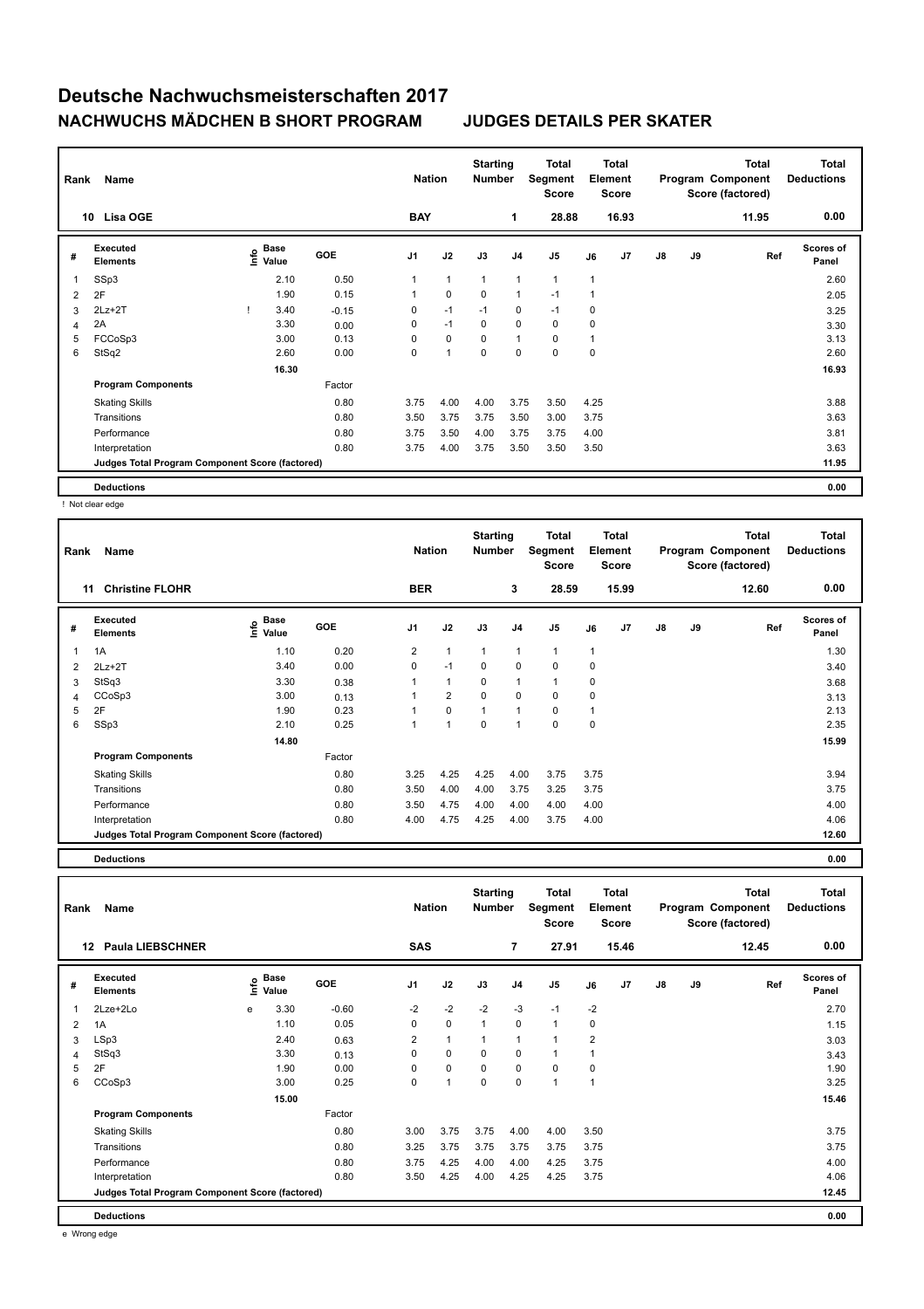| Rank         | Name<br><b>Julia FALKENSTERN</b><br>13          |                                  |            | <b>Nation</b>  |                | <b>Starting</b><br><b>Number</b> |                | Total<br>Segment<br><b>Score</b> |                | <b>Total</b><br>Element<br><b>Score</b> |               |    | <b>Total</b><br>Program Component<br>Score (factored) | <b>Total</b><br><b>Deductions</b> |
|--------------|-------------------------------------------------|----------------------------------|------------|----------------|----------------|----------------------------------|----------------|----------------------------------|----------------|-----------------------------------------|---------------|----|-------------------------------------------------------|-----------------------------------|
|              |                                                 |                                  |            | <b>BER</b>     |                |                                  | 10             | 27.78                            |                | 15.53                                   |               |    | 12.25                                                 | 0.00                              |
| #            | Executed<br><b>Elements</b>                     | <b>Base</b><br>e Base<br>⊆ Value | <b>GOE</b> | J <sub>1</sub> | J2             | J3                               | J <sub>4</sub> | J <sub>5</sub>                   | J6             | J7                                      | $\mathsf{J}8$ | J9 | Ref                                                   | <b>Scores of</b><br>Panel         |
| $\mathbf{1}$ | 2Lo                                             | 1.80                             | 0.23       | 0              | $\mathbf{1}$   | 1                                | $\overline{1}$ | $\pmb{0}$                        | $\mathbf{1}$   |                                         |               |    |                                                       | 2.03                              |
| 2            | 1A                                              | 1.10                             | 0.00       | 0              | $\mathbf 0$    | 0                                | $\mathbf 0$    | $\mathbf{1}$                     | 0              |                                         |               |    |                                                       | 1.10                              |
| 3            | CCoSp3                                          | 3.00                             | 0.00       | 0              | $\mathbf 0$    | 0                                | $\mathbf 0$    | $\mathbf 0$                      | 0              |                                         |               |    |                                                       | 3.00                              |
| 4            | $2F+2T$                                         | 3.20                             | 0.00       | 0              | $\mathbf 0$    | 0                                | $\mathbf 0$    | $\mathbf 0$                      | 0              |                                         |               |    |                                                       | 3.20                              |
| 5            | StSq3                                           | 3.30                             | 0.00       |                | $\mathbf 0$    | 0                                | $\mathbf 0$    | $\mathbf 0$                      | $\pmb{0}$      |                                         |               |    |                                                       | 3.30                              |
| 6            | LSp3                                            | 2.40                             | 0.50       | 0              | $\overline{1}$ | 1                                | 1              | 1                                | $\overline{1}$ |                                         |               |    |                                                       | 2.90                              |
|              |                                                 | 14.80                            |            |                |                |                                  |                |                                  |                |                                         |               |    |                                                       | 15.53                             |
|              | <b>Program Components</b>                       |                                  | Factor     |                |                |                                  |                |                                  |                |                                         |               |    |                                                       |                                   |
|              | <b>Skating Skills</b>                           |                                  | 0.80       | 3.50           | 4.50           | 3.75                             | 4.00           | 3.75                             | 3.25           |                                         |               |    |                                                       | 3.75                              |
|              | Transitions                                     |                                  | 0.80       | 4.00           | 4.75           | 3.75                             | 4.25           | 3.50                             | 3.50           |                                         |               |    |                                                       | 3.88                              |
|              | Performance                                     |                                  | 0.80       | 3.50           | 5.00           | 3.75                             | 4.25           | 4.00                             | 3.75           |                                         |               |    |                                                       | 3.94                              |
|              | Interpretation                                  |                                  | 0.80       | 3.50           | 4.75           | 3.75                             | 4.00           | 3.75                             | 3.50           |                                         |               |    |                                                       | 3.75                              |
|              | Judges Total Program Component Score (factored) |                                  |            |                |                |                                  |                |                                  |                |                                         |               |    |                                                       | 12.25                             |
|              | <b>Deductions</b>                               |                                  |            |                |                |                                  |                |                                  |                |                                         |               |    |                                                       | 0.00                              |

| Rank | <b>Name</b>                                     |                           |            | <b>Nation</b> |                | <b>Starting</b><br><b>Number</b> |                | <b>Total</b><br>Segment<br><b>Score</b> |             | <b>Total</b><br>Element<br><b>Score</b> |               |    | <b>Total</b><br>Program Component<br>Score (factored) | <b>Total</b><br><b>Deductions</b> |
|------|-------------------------------------------------|---------------------------|------------|---------------|----------------|----------------------------------|----------------|-----------------------------------------|-------------|-----------------------------------------|---------------|----|-------------------------------------------------------|-----------------------------------|
|      | <b>Talisa THOMALLA</b><br>14                    |                           |            | <b>BER</b>    |                |                                  | 6              | 27.65                                   |             | 15.60                                   |               |    | 12.05                                                 | 0.00                              |
| #    | <b>Executed</b><br><b>Elements</b>              | Base<br>e Base<br>E Value | <b>GOE</b> | J1            | J2             | J3                               | J <sub>4</sub> | J <sub>5</sub>                          | J6          | J <sub>7</sub>                          | $\mathsf{J}8$ | J9 | Ref                                                   | <b>Scores of</b><br>Panel         |
| 1    | $2Lz+2T$                                        | 3.40                      | 0.30       | $\mathbf{1}$  | $\mathbf{1}$   | $\mathbf{1}$                     | $\Omega$       | $\mathbf{1}$                            | $\mathbf 1$ |                                         |               |    |                                                       | 3.70                              |
| 2    | 1A                                              | 1.10                      | 0.20       | 1             | 1              | $\mathbf{1}$                     | 1              | 1                                       | 0           |                                         |               |    |                                                       | 1.30                              |
| 3    | SSp3                                            | 2.10                      | 0.00       | 0             | 1              | $\mathbf 0$                      | 0              | $\mathbf 0$                             | 0           |                                         |               |    |                                                       | 2.10                              |
| 4    | 2Lo                                             | 1.80                      | 0.15       | 1             | $\mathbf{1}$   | $\mathbf 0$                      | 1              | $\mathbf 0$                             | 0           |                                         |               |    |                                                       | 1.95                              |
| 5    | CCoSp3                                          | 3.00                      | 0.25       | 1             | $\overline{2}$ | $\Omega$                         |                | $\mathbf 0$                             | 0           |                                         |               |    |                                                       | 3.25                              |
| 6    | StSq3                                           | 3.30                      | 0.00       | 0             | 0              | $\Omega$                         | $\Omega$       | $\mathbf 0$                             | 0           |                                         |               |    |                                                       | 3.30                              |
|      |                                                 | 14.70                     |            |               |                |                                  |                |                                         |             |                                         |               |    |                                                       | 15.60                             |
|      | <b>Program Components</b>                       |                           | Factor     |               |                |                                  |                |                                         |             |                                         |               |    |                                                       |                                   |
|      | <b>Skating Skills</b>                           |                           | 0.80       | 3.75          | 5.00           | 4.00                             | 4.00           | 3.50                                    | 3.25        |                                         |               |    |                                                       | 3.81                              |
|      | Transitions                                     |                           | 0.80       | 3.00          | 4.75           | 3.75                             | 3.75           | 3.75                                    | 3.50        |                                         |               |    |                                                       | 3.69                              |
|      | Performance                                     |                           | 0.80       | 3.75          | 4.75           | 4.00                             | 3.50           | 3.75                                    | 3.75        |                                         |               |    |                                                       | 3.81                              |
|      | Interpretation                                  |                           | 0.80       | 3.75          | 4.25           | 4.00                             | 3.75           | 3.50                                    | 3.50        |                                         |               |    |                                                       | 3.75                              |
|      | Judges Total Program Component Score (factored) |                           |            |               |                |                                  |                |                                         |             |                                         |               |    |                                                       | 12.05                             |
|      |                                                 |                           |            |               |                |                                  |                |                                         |             |                                         |               |    |                                                       |                                   |

**Deductions 0.00**

| Rank | Name                                            |                                  |            | <b>Nation</b>  |                | <b>Starting</b><br><b>Number</b> |                | <b>Total</b><br><b>Segment</b><br><b>Score</b> | Element      | <b>Total</b><br><b>Score</b> |    |    | <b>Total</b><br>Program Component<br>Score (factored) | <b>Total</b><br><b>Deductions</b> |
|------|-------------------------------------------------|----------------------------------|------------|----------------|----------------|----------------------------------|----------------|------------------------------------------------|--------------|------------------------------|----|----|-------------------------------------------------------|-----------------------------------|
| 15   | <b>Anna Matilda FELLINGER</b>                   |                                  |            | <b>NRW</b>     |                |                                  | 16             | 27.00                                          |              | 14.95                        |    |    | 12.05                                                 | 0.00                              |
| #    | <b>Executed</b><br><b>Elements</b>              | <b>Base</b><br>e Base<br>E Value | <b>GOE</b> | J <sub>1</sub> | J2             | J3                               | J <sub>4</sub> | J <sub>5</sub>                                 | J6           | J <sub>7</sub>               | J8 | J9 | Ref                                                   | Scores of<br>Panel                |
| 1    | 1A                                              | 1.10                             | 0.20       | 0              | $\mathbf{1}$   | 1                                | $\mathbf{1}$   | $\overline{1}$                                 | $\mathbf{1}$ |                              |    |    |                                                       | 1.30                              |
| 2    | 2Lz                                             | 2.10                             | 0.15       | 1              | $\mathbf 0$    | 1                                | $\mathbf 0$    | $\mathbf{1}$                                   | $\mathbf 0$  |                              |    |    |                                                       | 2.25                              |
| 3    | $2F+2T$                                         | 3.20                             | 0.00       | 0              | $\mathbf 0$    | 0                                | 0              | 0                                              |              |                              |    |    |                                                       | 3.20                              |
| 4    | LSp1                                            | 1.50                             | $-0.23$    | $-2$           | $\mathbf 0$    | $-1$                             | 0              | $-1$                                           | $-1$         |                              |    |    |                                                       | 1.27                              |
| 5    | StSq3                                           | 3.30                             | 0.13       | $\mathbf 0$    | $\mathbf{1}$   | $\Omega$                         | $\mathbf{1}$   | $\mathbf 0$                                    | 0            |                              |    |    |                                                       | 3.43                              |
| 6    | CCoSp3                                          | 3.00                             | 0.50       | 1              | $\overline{2}$ | $\overline{1}$                   | $\overline{1}$ | $\overline{1}$                                 | $\mathbf 0$  |                              |    |    |                                                       | 3.50                              |
|      |                                                 | 14.20                            |            |                |                |                                  |                |                                                |              |                              |    |    |                                                       | 14.95                             |
|      | <b>Program Components</b>                       |                                  | Factor     |                |                |                                  |                |                                                |              |                              |    |    |                                                       |                                   |
|      | <b>Skating Skills</b>                           |                                  | 0.80       | 3.50           | 5.25           | 4.25                             | 4.00           | 3.50                                           | 3.25         |                              |    |    |                                                       | 3.81                              |
|      | Transitions                                     |                                  | 0.80       | 3.50           | 4.75           | 3.75                             | 3.75           | 3.50                                           | 3.50         |                              |    |    |                                                       | 3.63                              |
|      | Performance                                     |                                  | 0.80       | 3.75           | 5.00           | 4.00                             | 3.75           | 3.50                                           | 3.50         |                              |    |    |                                                       | 3.75                              |
|      | Interpretation                                  |                                  | 0.80       | 4.00           | 4.50           | 4.25                             | 3.75           | 3.50                                           | 3.50         |                              |    |    |                                                       | 3.88                              |
|      | Judges Total Program Component Score (factored) |                                  |            |                |                |                                  |                |                                                |              |                              |    |    |                                                       | 12.05                             |
|      | <b>Deductions</b>                               |                                  |            |                |                |                                  |                |                                                |              |                              |    |    |                                                       | 0.00                              |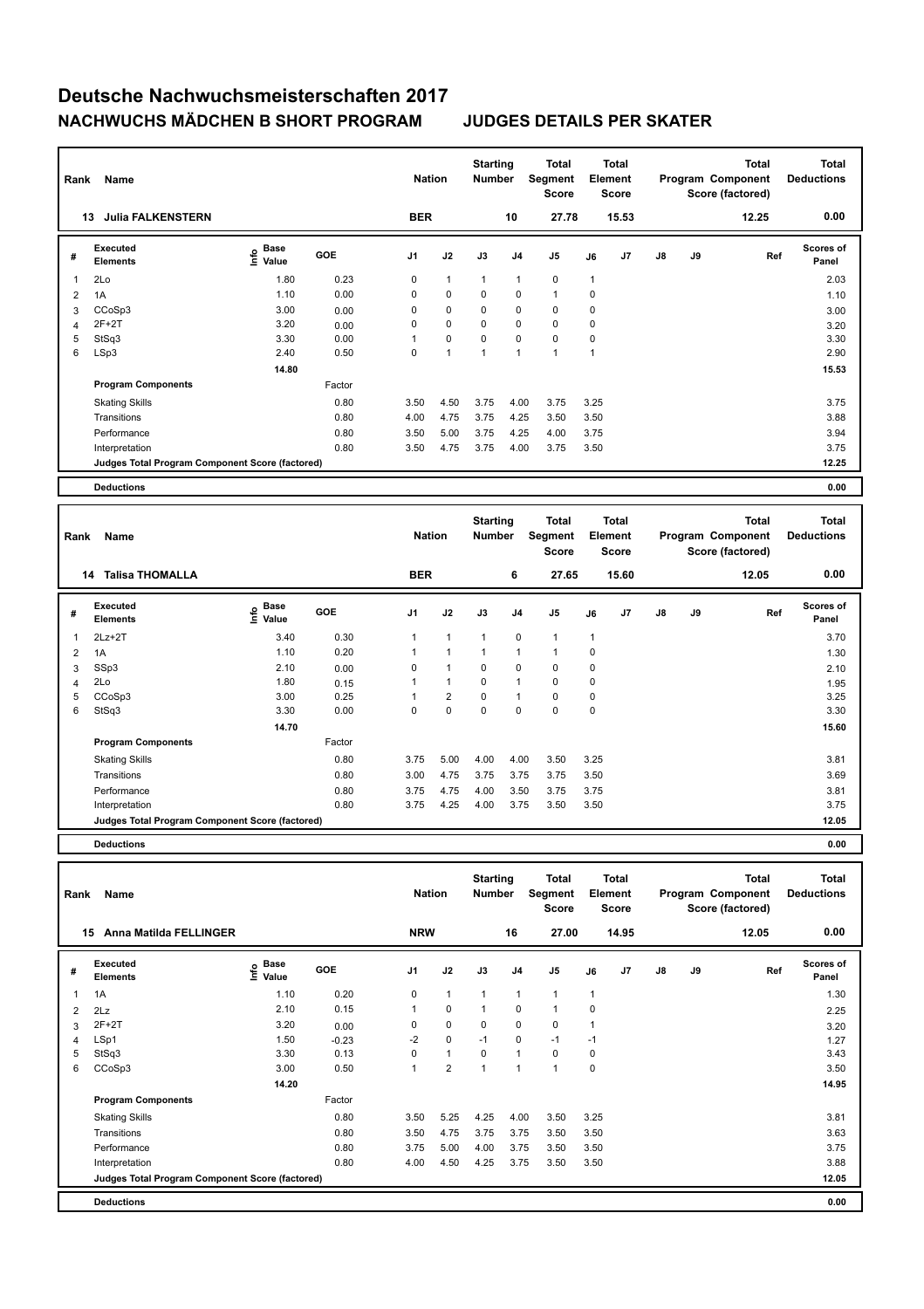| Rank           | Name                                            |                                  |            | <b>Nation</b>  |             | <b>Starting</b><br><b>Number</b> |                | Total<br>Segment<br><b>Score</b> |      | <b>Total</b><br>Element<br><b>Score</b> |               |    | <b>Total</b><br>Program Component<br>Score (factored) | <b>Total</b><br><b>Deductions</b> |
|----------------|-------------------------------------------------|----------------------------------|------------|----------------|-------------|----------------------------------|----------------|----------------------------------|------|-----------------------------------------|---------------|----|-------------------------------------------------------|-----------------------------------|
| 16             | <b>Luisa BRITO CID</b>                          |                                  |            | <b>BAY</b>     |             |                                  | 4              | 25.45                            |      | 14.25                                   |               |    | 11.20                                                 | 0.00                              |
| #              | Executed<br><b>Elements</b>                     | <b>Base</b><br>e Base<br>⊆ Value | <b>GOE</b> | J <sub>1</sub> | J2          | J3                               | J <sub>4</sub> | J <sub>5</sub>                   | J6   | J7                                      | $\mathsf{J}8$ | J9 | Ref                                                   | <b>Scores of</b><br>Panel         |
|                | $2F+2T$                                         | 3.20                             | $-0.38$    | $-1$           | $-2$        | $-1$                             | $-1$           | $-1$                             | $-2$ |                                         |               |    |                                                       | 2.82                              |
| 2              | 2Lz                                             | 2.10                             | 0.08       | 1              | $\mathbf 0$ | $\mathbf 0$                      | $\mathbf 0$    | $\mathbf{1}$                     | 0    |                                         |               |    |                                                       | 2.18                              |
| 3              | CCoSp3                                          | 3.00                             | 0.25       |                | 1           | 0                                | $\overline{1}$ | $\mathbf 0$                      | 0    |                                         |               |    |                                                       | 3.25                              |
| $\overline{4}$ | StSq2                                           | 2.60                             | 0.00       | 0              | 1           | 0                                | $\mathbf 0$    | $\mathbf 0$                      | 0    |                                         |               |    |                                                       | 2.60                              |
| 5              | 1A                                              | 1.10                             | 0.15       |                | 1           | 0                                | $\overline{1}$ | $\mathbf{1}$                     | 0    |                                         |               |    |                                                       | 1.25                              |
| 6              | LSp2                                            | 1.90                             | 0.25       | 0              | 1           | $\mathbf 0$                      | 0              | 1                                | 1    |                                         |               |    |                                                       | 2.15                              |
|                |                                                 | 13.90                            |            |                |             |                                  |                |                                  |      |                                         |               |    |                                                       | 14.25                             |
|                | <b>Program Components</b>                       |                                  | Factor     |                |             |                                  |                |                                  |      |                                         |               |    |                                                       |                                   |
|                | <b>Skating Skills</b>                           |                                  | 0.80       | 2.75           | 4.00        | 3.50                             | 3.50           | 3.50                             | 3.50 |                                         |               |    |                                                       | 3.50                              |
|                | Transitions                                     |                                  | 0.80       | 2.75           | 3.75        | 3.50                             | 3.25           | 3.50                             | 3.75 |                                         |               |    |                                                       | 3.50                              |
|                | Performance                                     |                                  | 0.80       | 3.50           | 4.25        | 3.50                             | 3.50           | 3.50                             | 3.50 |                                         |               |    |                                                       | 3.50                              |
|                | Interpretation                                  |                                  | 0.80       | 3.50           | 4.50        | 3.25                             | 3.50           | 3.50                             | 3.50 |                                         |               |    |                                                       | 3.50                              |
|                | Judges Total Program Component Score (factored) |                                  |            |                |             |                                  |                |                                  |      |                                         |               |    |                                                       | 11.20                             |
|                | <b>Deductions</b>                               |                                  |            |                |             |                                  |                |                                  |      |                                         |               |    |                                                       | 0.00                              |

| Rank | Name                                            |         | <b>Nation</b>        |            | <b>Starting</b><br><b>Number</b> | <b>Total</b><br>Segment<br><b>Score</b> |              | <b>Total</b><br>Element<br><b>Score</b> |              |                | Total<br>Program Component<br>Score (factored) | <b>Total</b><br><b>Deductions</b> |    |       |                           |
|------|-------------------------------------------------|---------|----------------------|------------|----------------------------------|-----------------------------------------|--------------|-----------------------------------------|--------------|----------------|------------------------------------------------|-----------------------------------|----|-------|---------------------------|
| 17   | <b>Maria ROGOZINA</b>                           |         |                      |            | <b>BER</b>                       |                                         |              | 18                                      | 24.33        |                | 13.48                                          |                                   |    | 11.85 | 1.00                      |
| #    | Executed<br><b>Elements</b>                     | Info    | <b>Base</b><br>Value | <b>GOE</b> | J1                               | J2                                      | J3           | J <sub>4</sub>                          | J5           | J6             | J7                                             | $\mathsf{J}8$                     | J9 | Ref   | <b>Scores of</b><br>Panel |
| 1    | 2Lz                                             |         | 2.10                 | $-0.90$    | $-3$                             | $-3$                                    | $-3$         | $-3$                                    | $-3$         | $-3$           |                                                |                                   |    |       | 1.20                      |
| 2    | $2F+2T2$                                        | $\,<\,$ | 2.80                 | $-0.90$    | $-3$                             | $-3$                                    | $-3$         | $-3$                                    | $-3$         | $-3$           |                                                |                                   |    |       | 1.90                      |
| 3    | CCoSp3                                          |         | 3.00                 | 0.63       | 1                                | $\overline{2}$                          | $\mathbf{1}$ | 0                                       | $\mathbf{1}$ | $\overline{2}$ |                                                |                                   |    |       | 3.63                      |
| 4    | 1A                                              |         | 1.10                 | 0.00       | 0                                | $\mathbf 0$                             | $\mathbf 0$  | $\Omega$                                | $\mathbf 0$  | 0              |                                                |                                   |    |       | 1.10                      |
| 5    | StSq3                                           |         | 3.30                 | 0.25       | 0                                | $\mathbf{1}$                            | 0            | 1                                       | 0            | 1              |                                                |                                   |    |       | 3.55                      |
| 6    | SSp3                                            |         | 2.10                 | 0.00       | 0                                | 1                                       | $\mathbf 0$  | 0                                       | $\mathbf 0$  | 0              |                                                |                                   |    |       | 2.10                      |
|      |                                                 |         | 14.40                |            |                                  |                                         |              |                                         |              |                |                                                |                                   |    |       | 13.48                     |
|      | <b>Program Components</b>                       |         |                      | Factor     |                                  |                                         |              |                                         |              |                |                                                |                                   |    |       |                           |
|      | <b>Skating Skills</b>                           |         |                      | 0.80       | 3.75                             | 4.75                                    | 4.00         | 3.75                                    | 3.50         | 3.50           |                                                |                                   |    |       | 3.75                      |
|      | Transitions                                     |         |                      | 0.80       | 3.50                             | 4.75                                    | 3.75         | 3.75                                    | 3.50         | 3.75           |                                                |                                   |    |       | 3.69                      |
|      | Performance                                     |         |                      | 0.80       | 3.75                             | 4.25                                    | 3.75         | 3.50                                    | 3.50         | 3.50           |                                                |                                   |    |       | 3.63                      |
|      | Interpretation                                  |         |                      | 0.80       | 3.50                             | 4.75                                    | 4.00         | 3.75                                    | 3.75         | 3.50           |                                                |                                   |    |       | 3.75                      |
|      | Judges Total Program Component Score (factored) |         |                      |            |                                  |                                         |              |                                         |              |                |                                                | 11.85                             |    |       |                           |
|      | <b>Deductions</b>                               |         | Falls:               | $-1.00$    |                                  |                                         |              |                                         |              |                |                                                |                                   |    |       | $-1.00$                   |

< Under-rotated jump

| Rank<br>Name   |                                                 |         |                      |         |            | <b>Nation</b>  |              | <b>Starting</b><br><b>Number</b> | Total<br>Segment<br><b>Score</b> |                | <b>Total</b><br>Element<br><b>Score</b> | <b>Total</b><br>Program Component<br>Score (factored) |    |       | <b>Total</b><br><b>Deductions</b> |  |
|----------------|-------------------------------------------------|---------|----------------------|---------|------------|----------------|--------------|----------------------------------|----------------------------------|----------------|-----------------------------------------|-------------------------------------------------------|----|-------|-----------------------------------|--|
|                | <b>Anna DEKHTYARYUK</b><br>18                   |         |                      |         | <b>NRW</b> |                |              | 20                               | 23.68                            |                | 11.73                                   |                                                       |    | 11.95 | 0.00                              |  |
| #              | Executed<br><b>Elements</b>                     | ۴ů      | <b>Base</b><br>Value | GOE     | J1         | J2             | J3           | J <sub>4</sub>                   | J <sub>5</sub>                   | J6             | J7                                      | $\mathsf{J}8$                                         | J9 | Ref   | Scores of<br>Panel                |  |
| $\overline{1}$ | 2Lze                                            | e       | 1.50                 | $-0.60$ | $-1$       | $-2$           | $-2$         | $-2$                             | $-3$                             | $-2$           |                                         |                                                       |    |       | 0.90                              |  |
| $\overline{2}$ | 1A                                              |         | 1.10                 | 0.15    | 0          | $\mathbf 0$    | 1            | 1                                | $\mathbf{1}$                     | $\overline{1}$ |                                         |                                                       |    |       | 1.25                              |  |
| 3              | $2F+1T^*$                                       | $\star$ | 1.90                 | $-0.90$ | $-3$       | $-3$           | $-3$         | $-3$                             | $-3$                             | -3             |                                         |                                                       |    |       | 1.00                              |  |
| $\overline{4}$ | LSp2                                            |         | 1.90                 | 0.25    | 0          | $\mathbf{1}$   | $\mathbf{1}$ | 0                                | $\mathbf{1}$                     | 0              |                                         |                                                       |    |       | 2.15                              |  |
| 5              | StSq3                                           |         | 3.30                 | 0.13    | 0          | $\overline{2}$ | 1            | 0                                | 0                                | 0              |                                         |                                                       |    |       | 3.43                              |  |
| 6              | CCoSp3                                          |         | 3.00                 | 0.00    | 0          | $\mathbf{1}$   | 0            | 0                                | $\mathbf 0$                      | 0              |                                         |                                                       |    |       | 3.00                              |  |
|                |                                                 |         | 12.70                |         |            |                |              |                                  |                                  |                |                                         |                                                       |    |       | 11.73                             |  |
|                | <b>Program Components</b>                       |         |                      | Factor  |            |                |              |                                  |                                  |                |                                         |                                                       |    |       |                                   |  |
|                | <b>Skating Skills</b>                           |         |                      | 0.80    | 3.25       | 4.75           | 4.00         | 3.75                             | 3.50                             | 3.50           |                                         |                                                       |    |       | 3.69                              |  |
|                | Transitions                                     |         |                      | 0.80    | 3.75       | 4.75           | 3.75         | 3.50                             | 3.25                             | 3.50           |                                         |                                                       |    |       | 3.63                              |  |
|                | Performance                                     |         |                      | 0.80    | 3.75       | 5.00           | 4.00         | 3.75                             | 3.50                             | 3.75           |                                         |                                                       |    |       | 3.81                              |  |
|                | Interpretation                                  |         |                      | 0.80    | 3.75       | 5.25           | 4.00         | 3.75                             | 3.25                             | 3.75           |                                         |                                                       |    |       | 3.81                              |  |
|                | Judges Total Program Component Score (factored) |         |                      |         |            |                |              |                                  |                                  |                |                                         |                                                       |    |       | 11.95                             |  |
|                | <b>Deductions</b>                               |         |                      |         |            |                |              |                                  |                                  |                |                                         |                                                       |    |       | 0.00                              |  |

\* Invalid element e Wrong edge